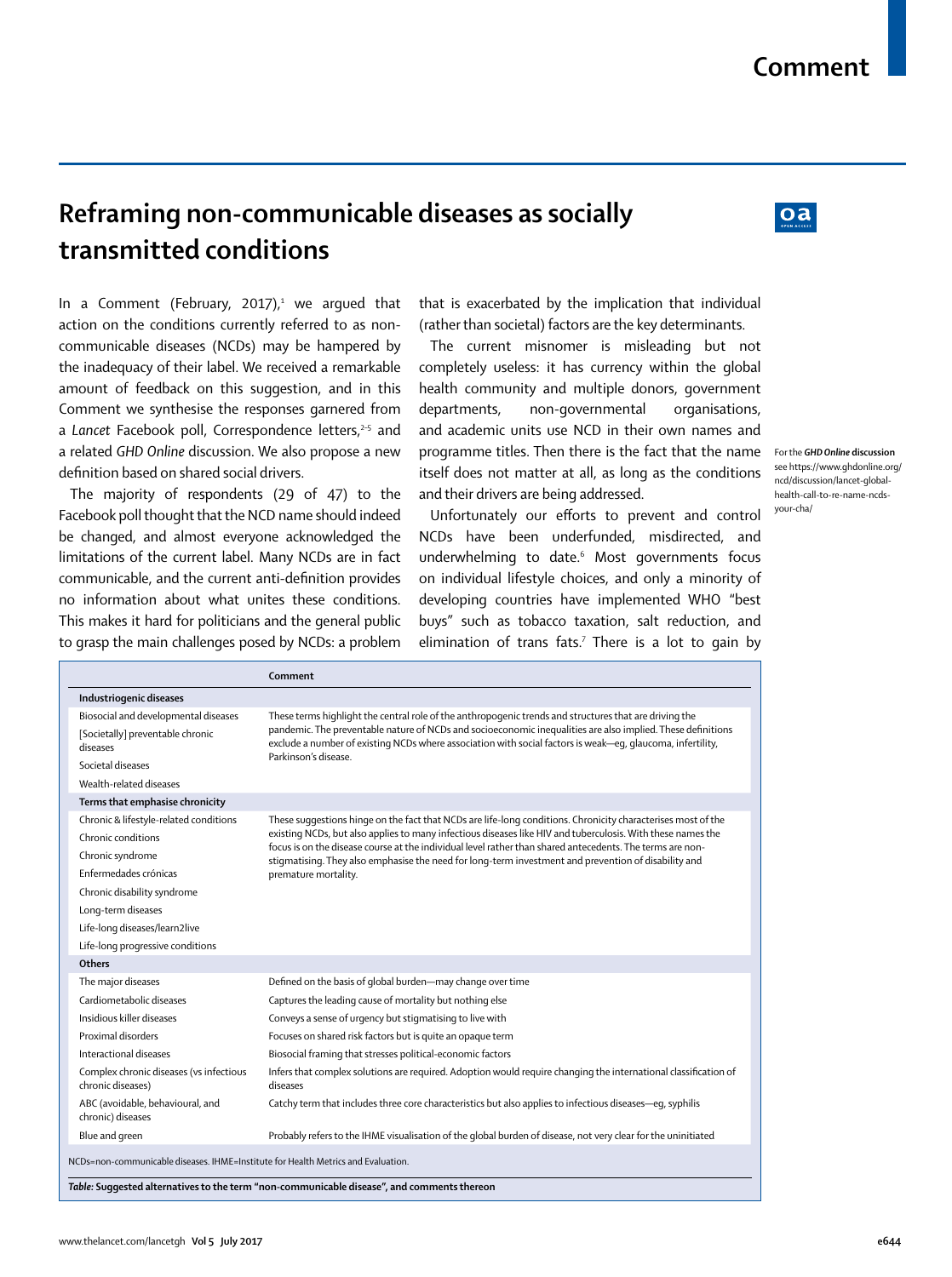framing NCDs in the context of our contemporary understanding of these conditions. Similarly, there is little to lose by abandoning a term that does not resonate with the evidence or the general public.

The majority of suggestions for alternative names (table) either emphasised the chronicity of NCDs or the fact that they are driven by a common set of anthropogenic drivers. The striking heterogeneity speaks to the fact that NCDs mean many different things to different groups. It is also clear that the nondescript nature of the current label permits broad interpretation and recruitment of disparate parties, all flying the same banner but with many different agendas.

There is no single thread that unites all NCDs and neatly separates them from classical infectious diseases. The current list of NCDs describes a ragtag group of leftovers that do not satisfy Koch's postulates<sup>8</sup> nor fit neatly into other categories. NCDs include congenital conditions (eg, Down's syndrome and neural tube defects), degenerative conditions (prostatic hypertrophy, cataracts, and hearing loss), musculoskeletal problems (back pain, arthritis, gout), genitourinary conditions (infertility and kidney stones), mental health problems (depression, schizophrenia), and the "big four"—cardiovascular disease, cancer, chronic respiratory disease, and type 2 diabetes.

Although there is no one core characteristic that unites all of the NCDs, a number of themes run through the current group:

- Chronicity: many NCDs develop over time in response to chronic risk factor exposure
- • Global burden: many of these conditions constitute the leading causes of death and disability
- • The preventable nature of many NCDs
- • Common proximal physiological risk factors: cholesterol, blood glucose, hypertension, obesity
- • Common behavioural risk factors: tobacco, alcohol, physical inactivity, diet, indoor air pollution
- • Common distal risk factors: economic, social, and environmental factors; urbanisation, globalisation, industrialisation, and poverty; all of which are complex issues requiring multisectoral action
- Common issues of injustice and socioeconomic inequalities in the international and intranational distribution of risk factors, morbidity, and mortality

We feel that the greatest need is for a reorientation towards addressing the commercial and social determinants of NCDs, and the socioeconomic inequalities within and between countries. We would also like to see more funding for NCDs, commensurate with the global health and economic levies they impose, as well as concerted action toward the structural social and commercial determinants of health.

Other disease groupings have been defined on the basis of shared pathogenesis (eg, cancers), the systems they affect (eg, respiratory diseases), when they occur in the life course (neonatal and maternal conditions), and common behavioural antecedents (eg, sexually transmitted infections). We feel it is most appropriate to bind NCDs together using their common upstream drivers. We therefore propose the new term "socially transmitted conditions" (STCs). This label stresses the anthropogenic and socially contagious nature of the diseases: STCs are driven by urbanisation, industrialisation, and poverty, the availability of tobacco, alcohol, and processed foods, and physical inactivity. STCs also share a common set of solutions focused on addressing the complex and often unjust structure of society.

It is important not to absolve individuals of all responsibility for their own health and lifestyle choices, while highlighting the fact that our changing social environment strongly influences the set of choices available. The term "socially transmitted" shifts the implied locus of action upstream. The term also provides clarity by describing the core uniting characteristic of the disease group.

Virtually all diseases are influenced by social factors to some degree, and we stress that STCs are distinguished by the common constellation of social drivers that they share. We also note that congenital and degenerative conditions are imperfectly captured by our new name. This is a pertinent issue for future discussion, since the current NCD response also tends to overlook these diseases (viz the 2011 UN High Level Meeting semantics<sup>9</sup> and the WHO best buy interventions<sup>7</sup>).

Despite these limitations, the preface "socially transmitted" is vastly more transparent, accurate, and tractable than "non-communicable". Importantly, it also challenges the persisting misconception that individual greed and sloth are driving the global epidemiological transition.

The recent move from "international health" to "global health" demonstrates that a name change can